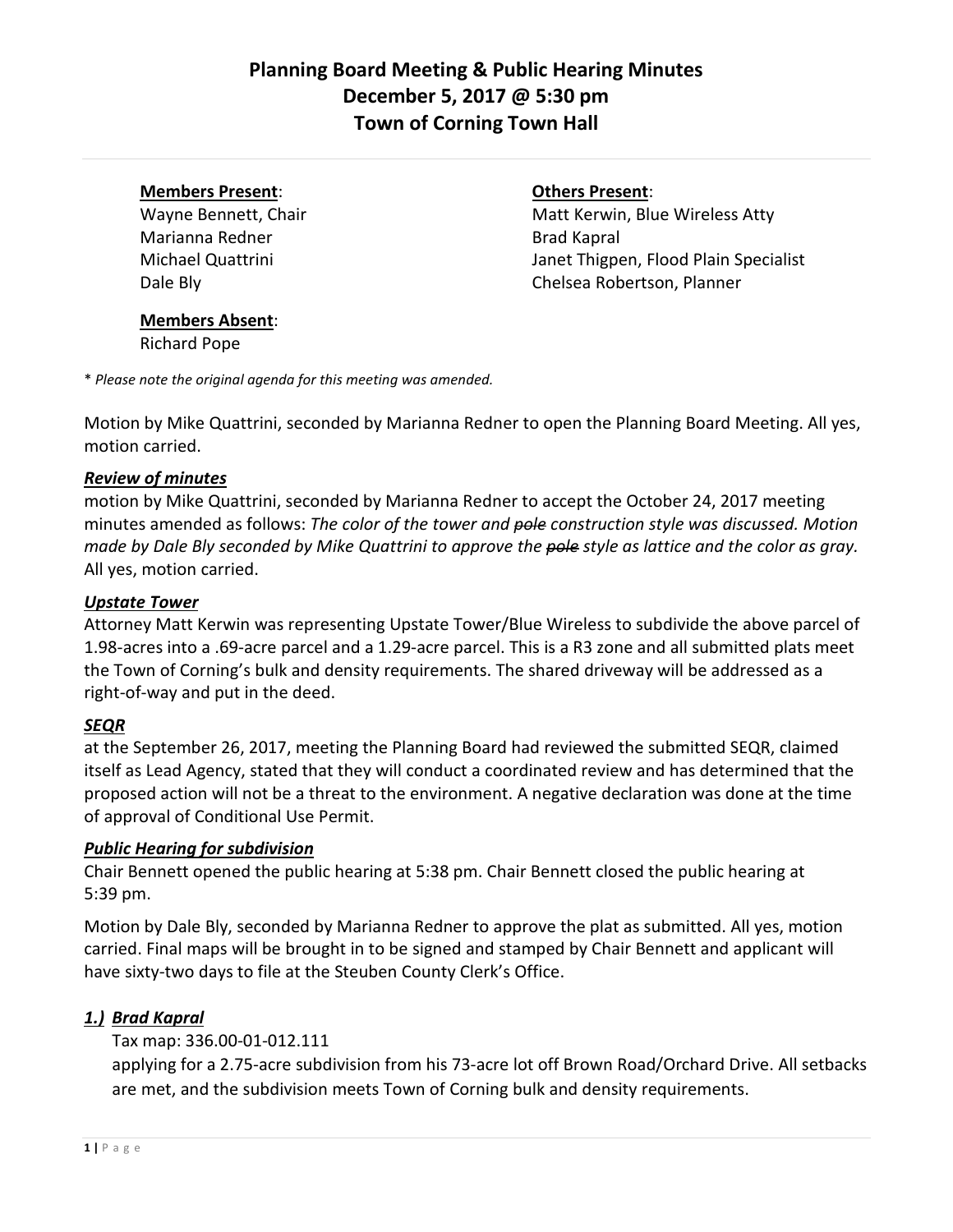# **Planning Board Meeting & Public Hearing Minutes December 5, 2017 @ 5:30 pm Town of Corning Town Hall**

Previously this land was being considered for a "Bampa's House" location. Planning Board is not aware of any plans pertaining to "Bampa's House".

## *Public Hearing*

Chair Bennett opened the hearing at 5:52 pm.

• Jamie Cooney, Brown Rd resident: stated that Brad Kapral must be in person at this meeting to receive a ruling.

Does the Board intend to approve the subdivision tonight? He also questioned the meaning of minor and major subdivision.

- Tacy Kilmer, Brown Rd resident: stated that she has small children and is worried about traffic increase.
- Mary Lu Walker, Brown Rd resident: asked if land has been sold.
- Wanda Boeke, Brown Rd resident: would like to see the land kept the same for the wildlife and natural beauty.

 Motion by Dale Bly seconded by Marianna Redner to table request for subdivision until further on in the meeting. Voice vote, motion carried.

# *2.) Mattie Bailey, 2497 Brown Hollow Rd*

Tax map: 337.00-02-021.200

Ms. Bailey's home was built in year 2003, however, she did not have an elevation certificate which the Planning Board requires. An elevation certificate must show elevations of all utilities in addition to the lowest. Code Officer Coons had informed Ms. Bailey of this floodplain violation on her property and that the Town is working with DEC to address this violation.

Ms. Bailey is desiring to add a 24 x 28 carport, a 21 x 16 wrap-around porch and a 24 x 16 pavilion to her property. All would be in the 100-year floodplain, buildings will be unattached with no walls, so nothing will be raised up.

Flood Mitigation Specialist, Janet Thigpen mentioned that all building materials need to be below base flood elevation plus, two feet. To complete the floodplain permit she will need an elevation certificate prepared by a surveyor documenting elevation of different parts of the buildings.

There is no SEQR required as this is a ministerial action.

Mike Quattrini made a motion seconded by Marianna Redner to process a floodplain development permit contingent on obtaining an elevation certificate that includes elevations of all utilities (in addition to the lowest) for the home. Voice vote, motion carried.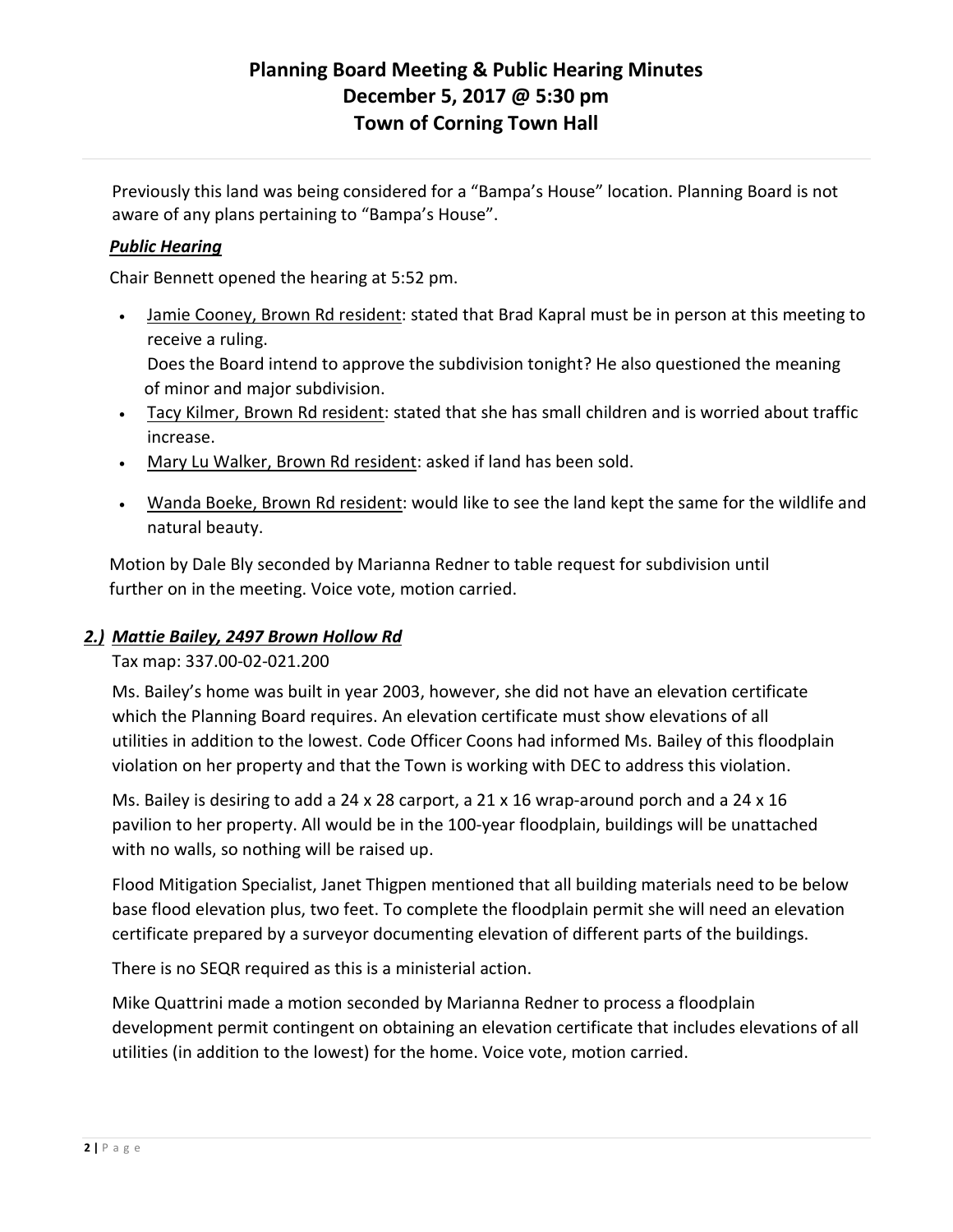# *3.) Guthrie, 1 Guthrie Drive*

Tax map: 319.00-01-020.200

Guthrie Hospital has submitted a revised site plan for the 60,600 square feet on two levels at the concept stage and they are here to update their progress.

Present to discuss updates to the proposed Guthrie building was Joe Middleton with Welliver/McGuire; Jody Allen, lead engineer and Doug Bailey, project manager.

Guthrie reps have had several meetings with neighbors about the new office building including location of parking lot, noise, encroachment on neighbors, signs, landscaping and lighting. Guthrie has also talked with Dominion pertaining to a right-of-way. Likewise, Guthrie is in no way negatively impacting storm water management on proposed site.

Mr. Middleton stated that he will set up a tour with neighbors to look at the visual line of proposal. Major source of noise is Route 17. Adjusted Quantity of parking.

Jody Allen specified that final plans are progressing; Guthrie will require a floodplain development permit even though FEMA has removed the actual hospital building out of the floodplain area which does not include the area in which they are working in right now.

Currently, the facility has an open SPEDES permit with DEC but due to the amount of changes that permit will be closed out and they will apply for a new one.

The next submission will be full drawings with engineer reports with all the calculations.

## *4.) At 6:55 pm, re-open Brad Kapral*

Motion by Dale Bly seconded by Marianna Redner to re-open the application for a subdivision from Brad Kapral. Voice vote, motion carried.

Motion by Dale Bly, seconded by Mike Quattrini to approve Mr. Kapral's plat as submitted and to authorize Chair Bennett to sign such plat once it has been received.

## *5.) Other Business*

Chelsea Robertson had board members sign a thank you card to Elijah Baity for all of the time and effort he put forth as the Planning Board Chair and as a member.